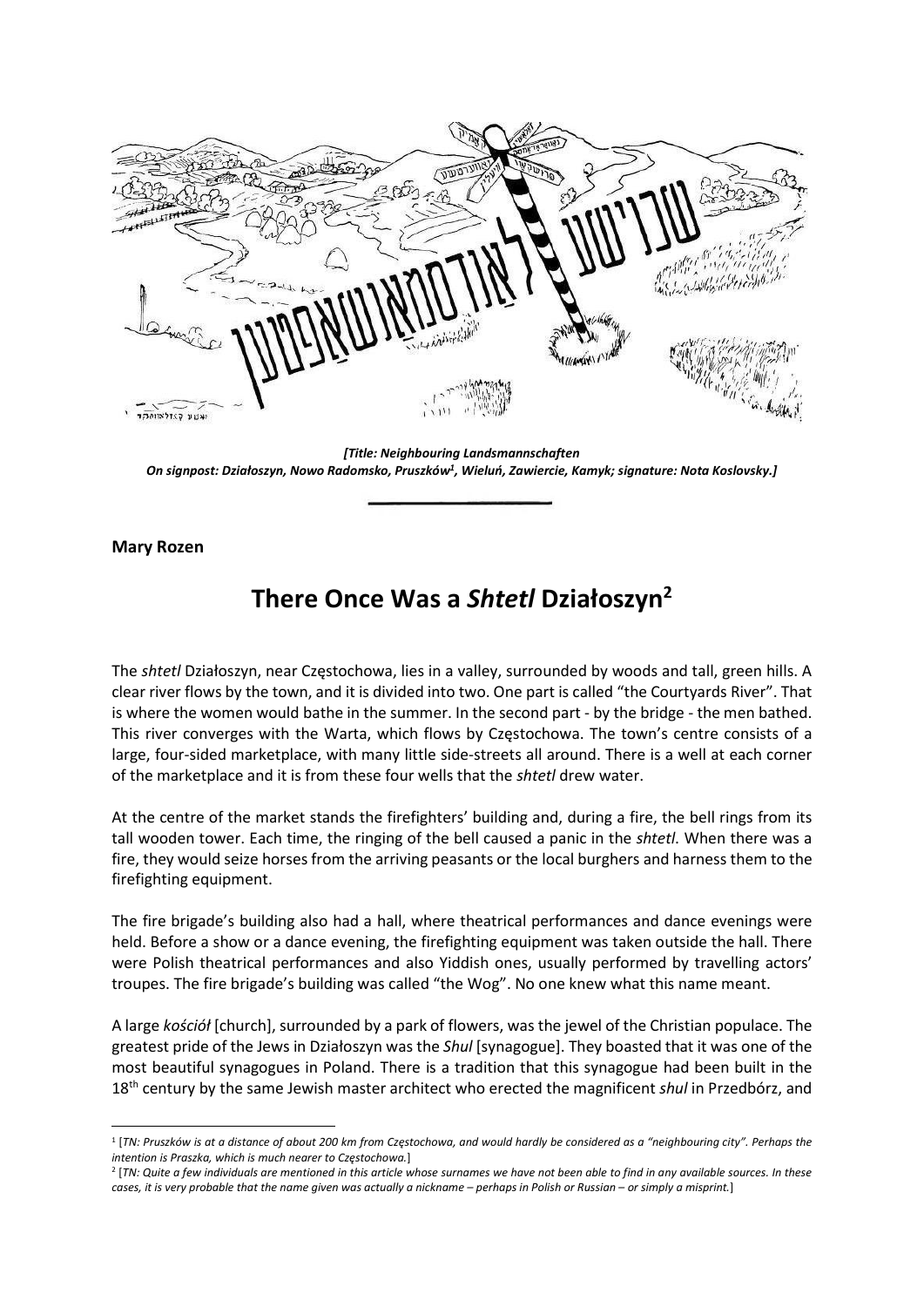probably also the one in Pińczów<sup>3</sup>. The Shul's cantor, whom people called "der Litvak" [the Lithuanian], prayed with a choir of singers. When a visitor came to the shtetl, he was taken to be shown the Shul. When the Holy Ark was opened, the birds with which it was decorated would emit musical sounds. The walls were decorated with oil paintings [viz. frescoes]. People said that there were only two other such synagogues in Poland, which were built by a German master.

## Jewish Livelihoods

A large proportion of the Jews had little shops with different goods. The number of craftsmen was no smaller: tailors, cobblers, carpenters, tinsmiths, cap-makers and others. There were also some who engaged in smuggling over goods from Germany. Among them were also women. When a woman was sometimes sentenced to several months in prison, a sister or a relative would often spend the night with her, in order to make her feel more at home.

Działoszyn also had a watermill and a tartak [sawmill], which belonged to a Christian family with three members: the old bachelor Pytlewski<sup>4</sup> and his two sisters. In the beginning, he traded with Jews. When the antisemitism intensified, he made butter from his own milk and sold it in the larger towns. Following the First World War, with the aid of his mill, he introduced electric light to the town and became the "Lord of Light and Darkness". He gave light at sundown, and turned it off late at night. When there was a festive occasion in the shtetl, he was paid for the whole night, and the entire shtetl was forced to sleep with the electric lights [on].

In Działoszyn, there were also a few weavers' workshops, where woollen fabrics were manufactured. The most important of them belonged to Mojsze-Zalman Rusak, Herszl Weber<sup>5</sup> and Juda-Lajbisz Gnieslaw. Each weaver's workshop consisted of two or three looms and employed several workers.

Two sack factories with manual machines, which employed Jewish girls, belonged to the Rusak family, Szlojme Stempel's<sup>6</sup> and Zelikowicz. Some ten girls worked in each of Alke Bornsztajn and Herszl Kutlak's [?] two straw-hat factories. Dozens of Jewish and Polish workers were employed in the two Jewish tanneries. The finished goods were sent on carts to Warsaw, Łódź and other cities.

Once a fortnight, a fair was held in Działoszyn. Peasants from the villages and Jews from the surrounding shtetls converged, bringing with them their products and goods.

[Young] Działoszyner couples liked to promenade in the familiar garden that was called "Lipkes", for the *lypowy* [lime] trees. The garden belonged to Tuwja Jakubowicz, the Chassid. After his Shabbes nap, however, Reb Tuwja took his walk here, and the youngsters moved over to the Częstochowa road, by the bridge.

<sup>3</sup> [TN: According to historical sources (Prof Ilia Rodov), it is not the construction of these synagogues that the legend attributes to the same man, but the decorations painted inside them, which in the Przedbórz Synagogue were done (and signed) by a wandering painter named Jakob Judah Leib ben Isaac in 1760.]

<sup>4</sup> [TN: Stanisław Pytlewski's mill and sawmill appear in the 1929 Polish Business Directory (p.833). In the original Yiddish, this surname is erroneously spelt "Pidlawski."]

<sup>5</sup> [TN: Although the surname Weber certainly does exist, here it is more likely to be a nickname, viz. "Weaver," as we have found no record of the surname in Działoszyn.]

<sup>&</sup>lt;sup>6</sup> [TN: Apparently the son of someone who was nicknamed "Stempel," or "Stamp."]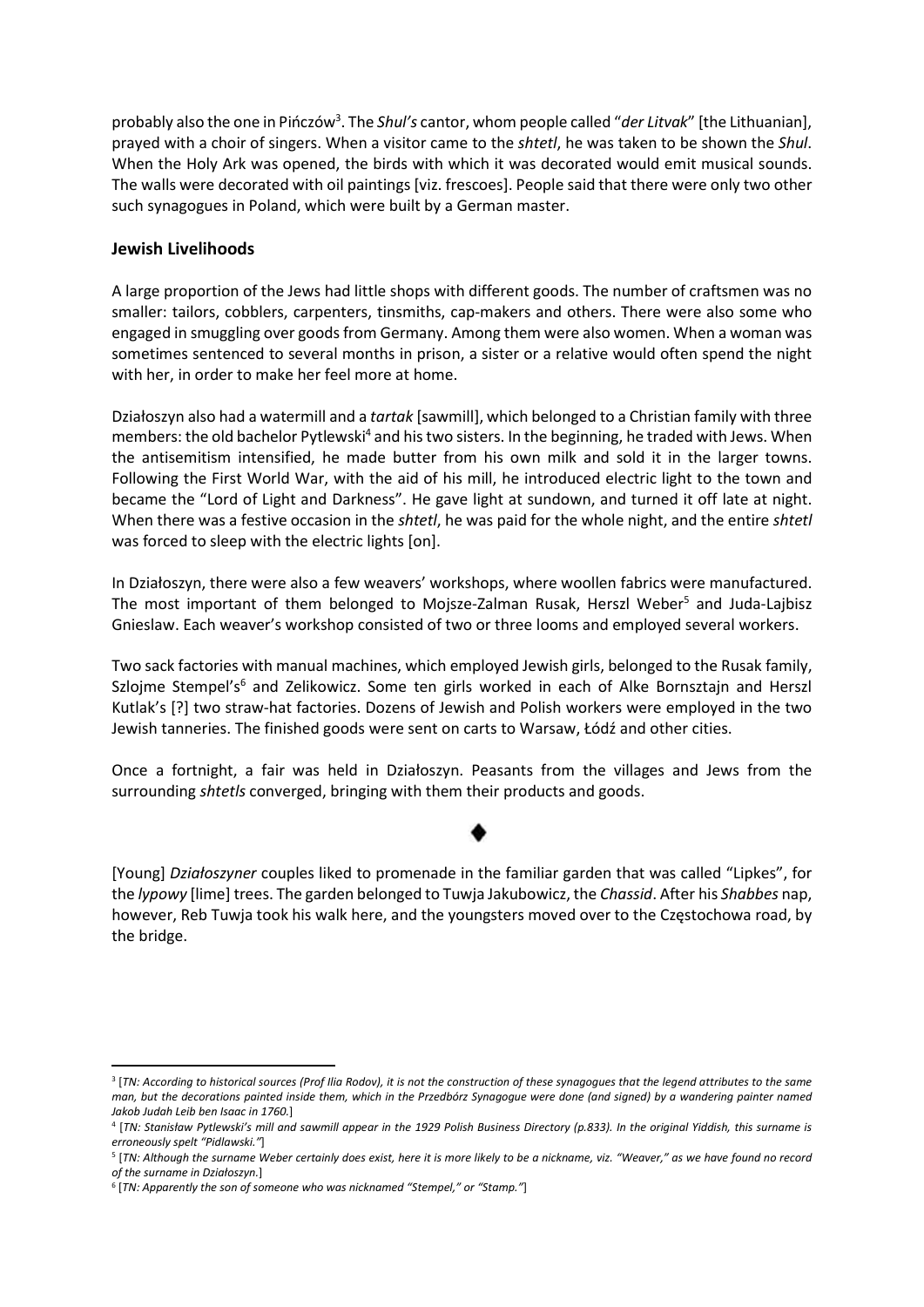The young couples' promenades were often disrupted by the Shomrei Shabbes<sup>7</sup> Society, who did not permit girls and lads take walks together, in order to protect the town from diseases<sup>8</sup>.

Działoszyn was also guarded from illnesses by the two barber-surgeons [felczery], Juda-Hersz and Icze-Majer, who also served as physicians and dentists. Their wives were also [the] midwives [who] delivered the children for the mothers.

The *melamdim*<sup>9</sup> in Działoszyn were Lajb the Lame, Mojsze P...<sup>10</sup>, Mendel Trene [?] and Motl Sh.... Załme-Dydie<sup>11</sup> taught reading and writing in Yiddish, Polish, Russian and German to the children of wealthy parents.

At the age of fifteen-sixteen, the youth left the shtetl. They travelled mainly to Łódź or Częstochowa. Later, when they were required to go serve "Phonya<sup>12"</sup> [in the Russian Army], they emigrated to America.

Chaim Szylit was the "Учёный еврей" [Rus. Scholarly Jew]. He registered the new-born children, wrote petitions and, when it was necessary to defend a Jew, he was also a lawyer.

Nachman Blader was the shtetl's poor man. He had a dozen children, who helped him make a living  $$ because the more children [he had], the more pity and alms [he received]. His brises<sup>13</sup> were paid for by the town. At the last bris, there was no name left for the child<sup>14</sup>. The Rabbi then said that he had already seen all kinds of paupers, but it was the first time he had encountered one [so] poor that he did not [even] possess a name.

Działoszyn had several charitable societies, such as Hachnuses Orchim, Hachnuses Kale, Gmiles Chassudim and Biker Choilim<sup>15</sup>.

The Hekdesh<sup>16</sup> was next to the cemetery. Wayfaring visitors went through the *shtetl* begging for alms. The town's Jews would take a guest home for Shabbes<sup>17</sup>.

When the Hachnuses Kale married off Bine'le the Hunchback from Działoszyn to Zelig the water-carrier from Pajęczno<sup>18</sup>, it was merry in the *shtetl*. The wedding was held at the house of the *gabay* 

<sup>7</sup> [TN: "Upholders of the Sabbath"; religious vigilante group who enforced strict Halachic observance of the Sabbath, rules of modesty, etc.] 8 [TN: It is very likely that this Society viewed diseases as a celestial punishment for what they considered "debauchery." In their culture, no contact at all was permitted between the sexes outside the closest family circle.]

<sup>&</sup>lt;sup>9</sup> [TN: Religious teachers for primary school-aged children.]

 $10$  [TN: The ellipsis would probably indicate a nickname starting with P – perhaps an unsavoury one (unless the author had a reason to hide his full surname), as must also be the case with the subsequent Motl "Sh…"]

<sup>&</sup>lt;sup>11</sup> [TN: His full given names would have been Zalman-Jedydie.]

<sup>&</sup>lt;sup>12</sup> [TN: Derogative term for a typical Russian from the name Aphonasy, which was very popular in Yiddish, especially in the 19th century.]

<sup>&</sup>lt;sup>13</sup> [TN: Circumcisions of his new-born sons, upon which they were given their names, and the banquets to celebrate them.]

<sup>&</sup>lt;sup>14</sup> [TN: In traditional Judaism, babies are named after deceased ancestors, giving priority to the closest generation or one who died within the same year, and going back further with each new child. The parents take turns in naming their children after each one's ancestors, starting from the mother. Thus, the first child would be named after his maternal grandfather, the second after his paternal one, etc. In this case, the number of children born exceeded that of the names of deceased male ancestors known to the parents.]

<sup>&</sup>lt;sup>15</sup> [TN: Hospitality to wayfaring guests, aid for poor brides (dowry, bridal outfit, wedding etc.), charitable loans fund (without interest), and visiting the sick, respectively. We have rendered the original Hebrew according to the Polish Jewish pronunciation.]

<sup>&</sup>lt;sup>16</sup> [TN: Usually called "Beis Hekdesh," lit. "Sacred House," viz. poorhouse.]

<sup>&</sup>lt;sup>17</sup> [TN: The custom among shtetl Jews throughout Eastern Europe was that itinerant Jewish beggars would attend the Friday evening prayer service, and after the service each pauper was paired up with a member of the congregation, who took him home for the Shabbes meals and often provided him with overnight accommodation.]

<sup>&</sup>lt;sup>18</sup> [TN: Although we are certain of our rendering, we must note that in the original it is spelt "Fanczne" (פאנטשנע). As in the Hebrew handwritten type two Yuds (") – which are pronounced "aj" in Yiddish – may be easily mistaken for the letter Aleph (x), and only a dot in the middle (which